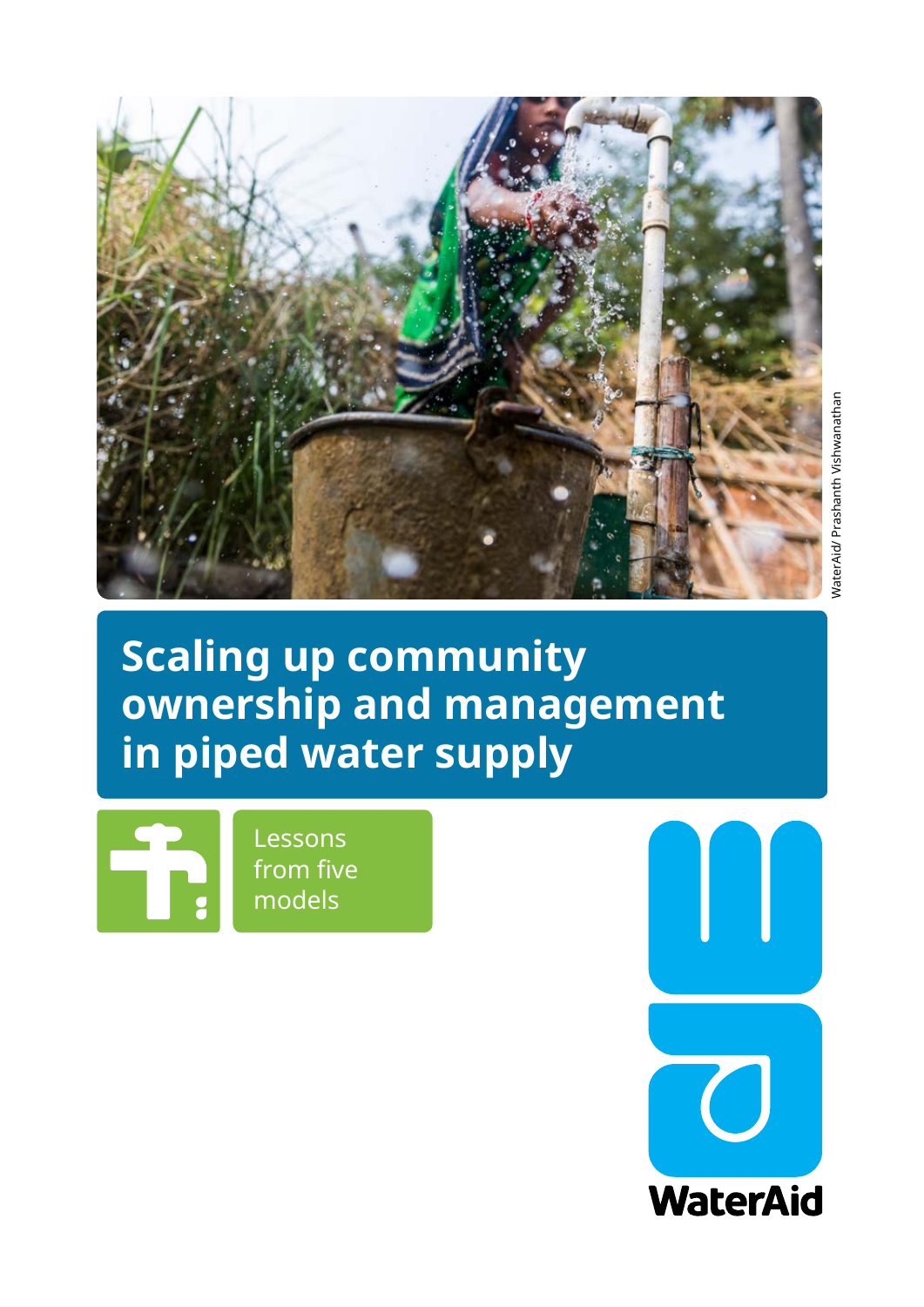# **Context**

**The progress in providing water supply facilities in rural India has been steadily improving with 18.4 percent of the total households having access to piped water supply (PWS) with a household connection**  in November 2019.<sup>1</sup> Now, with the launch of Jal Jeevan Mission (JJM), the government plans to improve this coverage level to 100 per cent, by ensuring piped water supply to all rural households by 2024.

As per the 73rd Amendment to the Constitution of India, 1992, all the rural water supply schemes are to be operated and maintained by local bodies such as Gram Panchayats (GPs), Village Water and Sanitation Committees (VWSCs), Zila Panchayats (ZPs) and civil society organisations. Community participation in piped water supply has been an inbuilt component of various national and state flagship programmes like *Swajaldhara* (national scheme), *Swajal* in undivided Uttar Pradesh, WASMO in Gujarat, *Jalanidhi* in Kerala, Mission *Bhagiratha* in Telangana, BASUDHA in Odisha and the latest *Swajal* (launched in 2018 under the National Rural Drinking Water Programme (NRDWP) in 117 aspirational districts of India). The management of drinking water services in rural areas offers an opportunity for the

Gram Panchayats to ensure Operations and Maintenance (O&M), however mere transfer of responsibility to the Gram Panchayats cannot lead to sustainability of the piped water schemes. Currently, community participation or management is nonexistent, or where present, the role of the community in operation and maintenance is confined to cost sharing of the capital, operational, and maintenance expenses and performing simple repairs and renovations. Examples of communities leading the planning, implementation, and operation and maintenance, are very few and isolated.

To ensure sustainable service delivery and effective community participation and ownership, the capacity of Gram Panchayats and Gram Sabhas needs to be built, and community representatives trained in management of these services and in various aspects of operation and maintenance. Community management has been reemphasised in the 2018 Swajal guidelines and in the most recent Jal Jeevan Mission, 2019, which will focus on specific aspects of financial sustainability, O&M, and institutional reforms for strengthening Panchayati Raj Institutions and Village Water and Sanitation Committees (VWSC).<sup>2</sup>

2 https://pib.gov.in/PressReleaseIframePage.aspx?PRID=1579924

<sup>1</sup> https://ejalshakti.gov.in/IMISReports/Reports/Physical/rpt\_CoverageIndividualHousePipConnection.aspx?Rep=0&RP=Y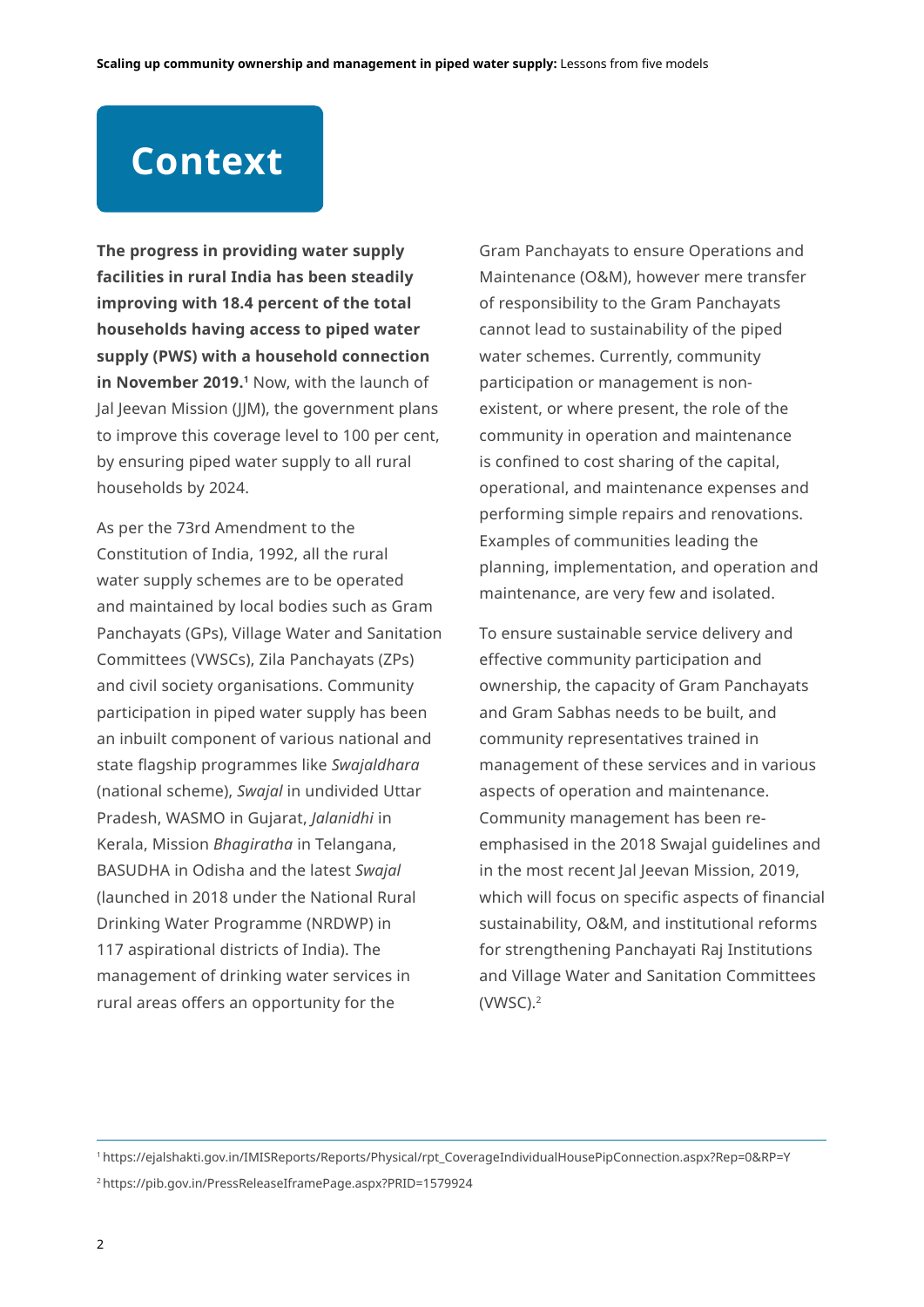## **JAL JEEVAN MISSION**

Renewed efforts towards household level access to piped water supply

**The announcement of Jal Jeevan Mission (JJM) expands on the 2013 NRDWP guidelines, which had its goal as access to piped water supply with a household connection to at least 80 percent of rural households.** According to the Ministry of Jal Shakti, Jal Jeevan Mission (JJM) is different from the earlier National Rural Drinking Water Programme (NRDWP) as it involves the Gram Panchayats in planning and implementation of the project, proposes performance-based funding to states, and ensures mandatory participation of women in VWSCs. However, these arrangements while present in the design under NRDWP, were largely missing in practice.

## **Study objectives and methods**

Given the importance of community managed drinking water supply for the success of Jal Jeevan Mission's ambition, it is important to look back and learn from some of the demand driven, community managed schemes. This summary is based on lessons learned from five successful community managed piped water supply schemes that have been functioning in different geographies of India – Koderma in Jharkhand, Kanker in Chhattisgarh, Ganjam in Odisha, Gaya in Bihar, and Almora in Uttarakhand. The objective of this study was to understand the reasons for the success of these schemes and the challenges encountered in planning, operations and maintenance thereby providing insights for further planning.

These five schemes on community managed piped water supply were shortlisted through a process consisting of expert interviews, scoring, and ranking on various parameters. Key informant interviews of water sector experts were conducted and 14 examples from across India were collected. Each scheme was assessed on select parameters and scored by three different evaluators. Of these, the five PWS schemes which secured the highest average were shortlisted for detailed documentation. Brief highlights of the schemes were obtained through expert interviews. Detailed field visits were conducted which included discussions with community, Panchayati Raj Institutions (PRI), community based institutions, and departmental officials. This summary of learnings is based on the review and report of each individual scheme.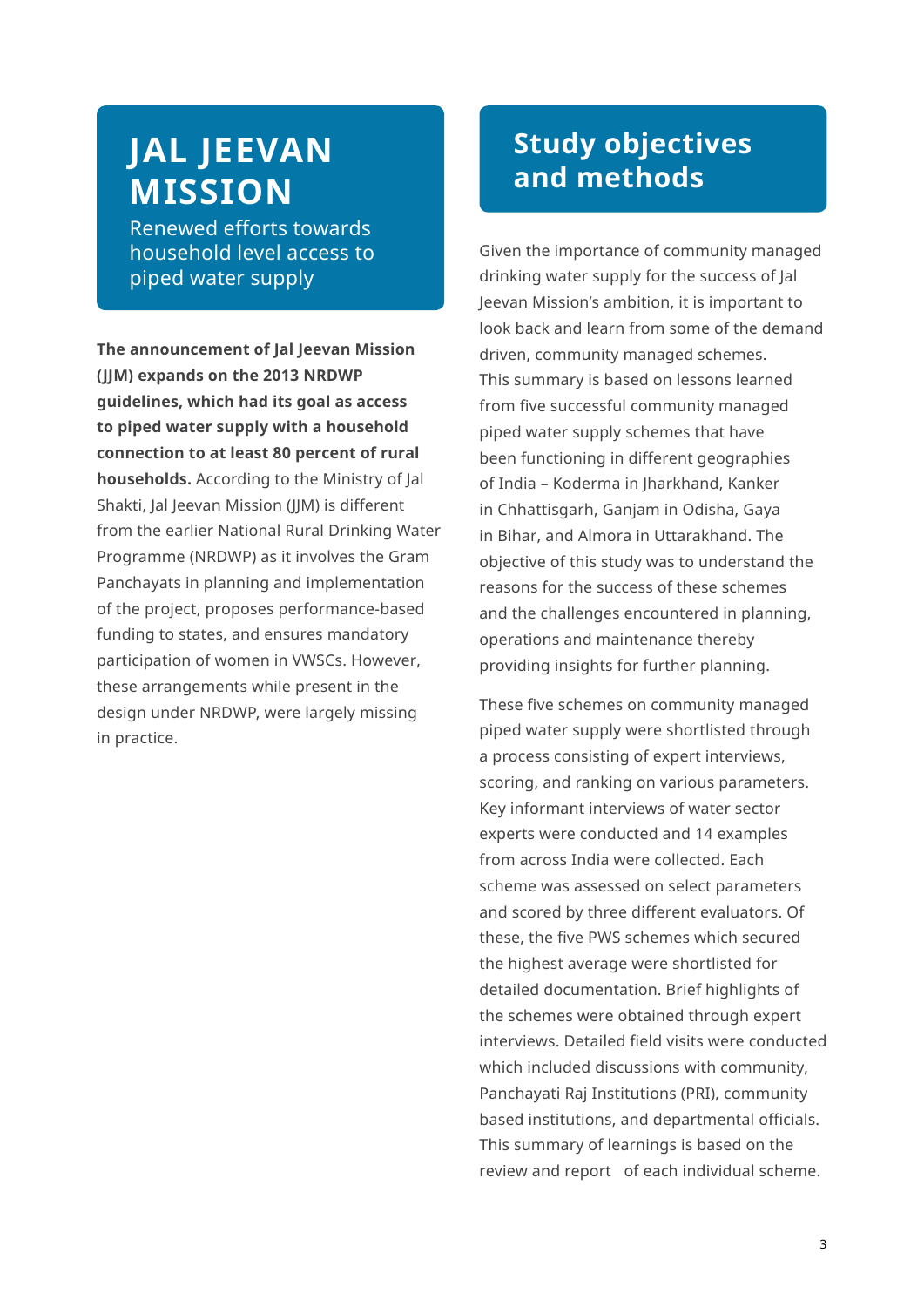# **Lessons from five community managed piped water supply schemes**

The challenges to achieving assured access to drinking water is mostly associated with sustaining water supply services. This could be dealt to a large extent if the scheme is operated and maintained properly through components like capacity building of the mandated institutions and the community, developing information, education and communication (IEC) strategy for sustainability



**Inar piped water supply scheme, Almora, Uttarakhand** 

of systems, building techno-economic feasibility and financial viability in terms of its capital cost and recovery cost or tariff.

The five community managed piped water supply schemes that were studied bring in learnings and challenges that are crucial for strengthening both the current as well as the proposed piped water schemes.



**Zindapur mini-piped water supply system, Gaya, Bihar**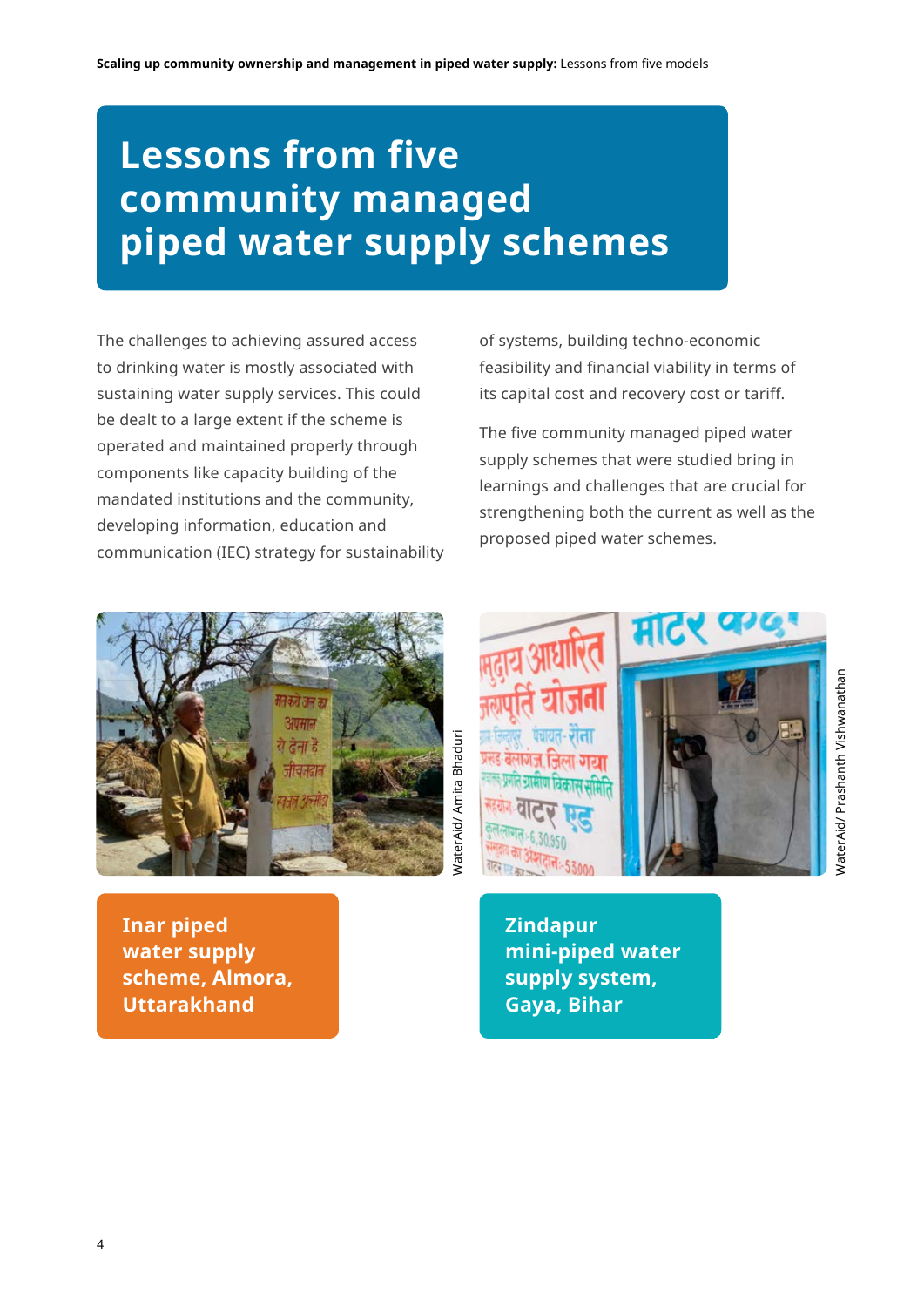



**Jolahkarma piped water** 

**Jharkhand**

**supply, Koderma,** 

NaterAid/ Amita Bhaduri WaterAid/ Amita Bhaduri

**Piped water supply at Sivani, Kanker, Chhattisgarh**

NaterAid/ Gram Vikas WaterAid/ Gram Vikas



WaterAid/ Gram Vikas WaterAid/ Gram Vikas

**Mini Piped water Supply at village Samiapalli, Ganjam, Odisha**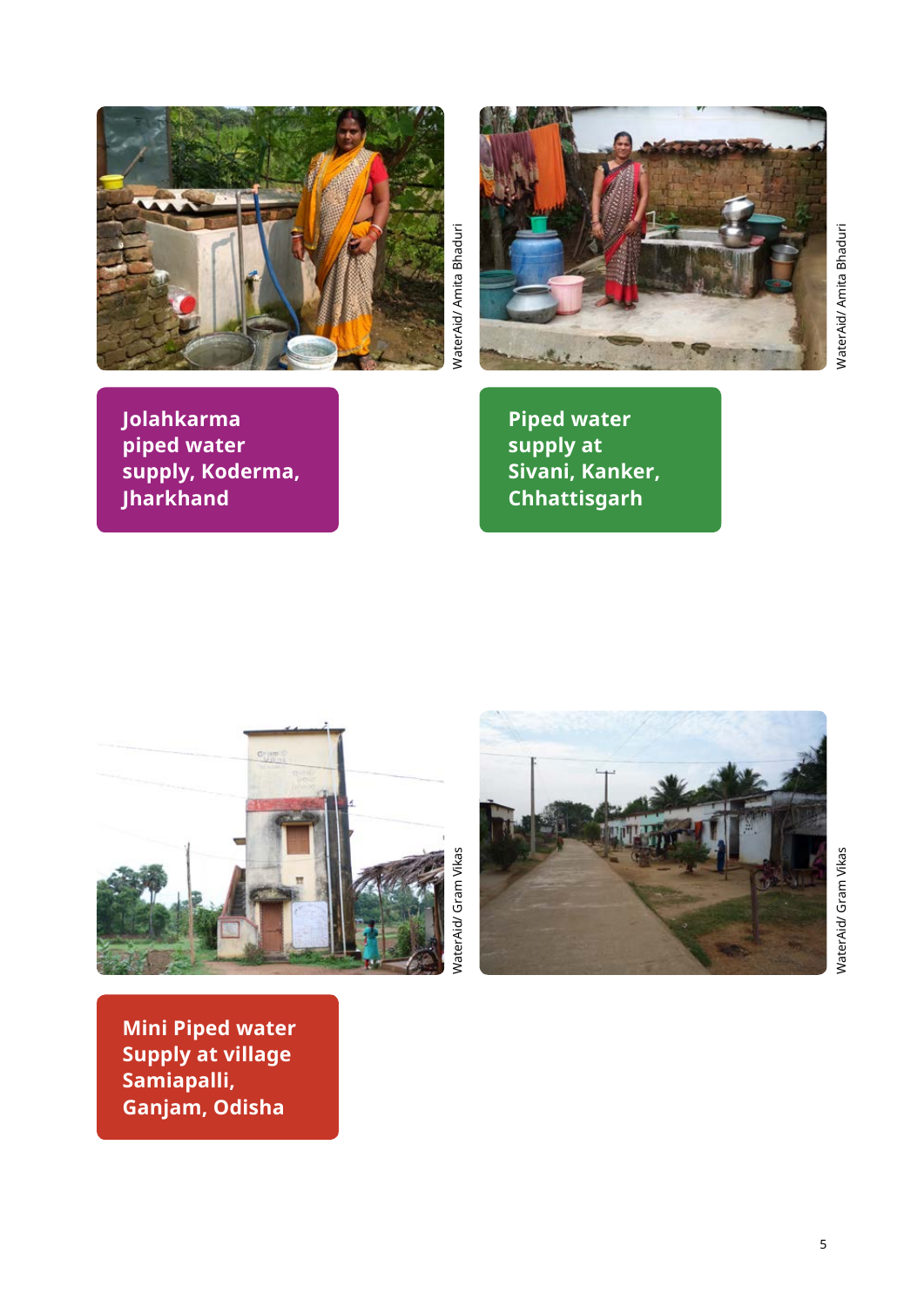**Inar piped water supply scheme, Almora, Uttarakhand** 

The scheme was taken up under Phase 3 of Swajal 1 in 1999 when a group of villagers from Naugaon, distrit Almora, led by Bhupal Singh, then Gram Pradhan and Dhaan Singh, current chairman of VWSC approached the District Project Monitoring Unit (DPMU), Nainital, along with a local NGO CHIRAG, and another support organisation under the Swajal project.

The scheme was taken up as a village water supply reorganisation project in 1999 to rehabilitate the earlier gravity-based *gadhera* (stream) PWS scheme, which became defunct in 1993. This was an innovation in itself as the old structures and pipelines were to be reused to the extent possible. The scheme provides access to 84 households through 53 household level connections and 31 households through 7 stand-posts at 70 litres per capita per day (lpcd) for household connection and 40 lpcd for stand-posts. The village habitation has 100 per cent access to water supply through a combination of household level connections or stand-posts. Water is also supplied to the primary school and an inter-college located in the community. Water quality is not monitored regularly though it is known to be fluoride free and chlorination takes place at regular intervals.

### **KEY FEATURES**

- **1. Demand driven:** The scheme was based on a clearly articulated demand as the old piped water system structure had become defunct in 1993 and the villagers had to travel miles to collect water from the local stream downhill.
- **2. Community consensus in planning and implementing the scheme:** The community was given a lead role in decision making for planning, implementation, and choosing the appropriate technology option. The identification and selection of habitation was based on willingness to share ten percent of the capital cost and full operation and maintenance cost of the project. Post-handover of the scheme to the VWSC in 2000, community has been involved in maintenance and conducts periodical cleaning of the boulder filled gallery and replacement of boulders in order to provide sustainable water supply.
- **3. Indigenous technology:** The technology of boulder-filled galleries for source-tapping schemes, such as the gravity *gadhera* scheme at Inar, has been indigenously developed by the Drinking Water Supply Department of Uttarakhand. An advantage of the gravity *gadhera* scheme is that it provides gravitational flow up to the community without any pumping and that considerably reduces the recurring costs.
- **4. Long standing VWSC:** The 11 member VWSC named as Inar Committee is registered as a sub-committee of the Gram Panchayat under Swajal 1. The duties of the president, treasurers and other members constituting the committee are well defined. Of the 11 members, six are women. The Committee is functional for the last 20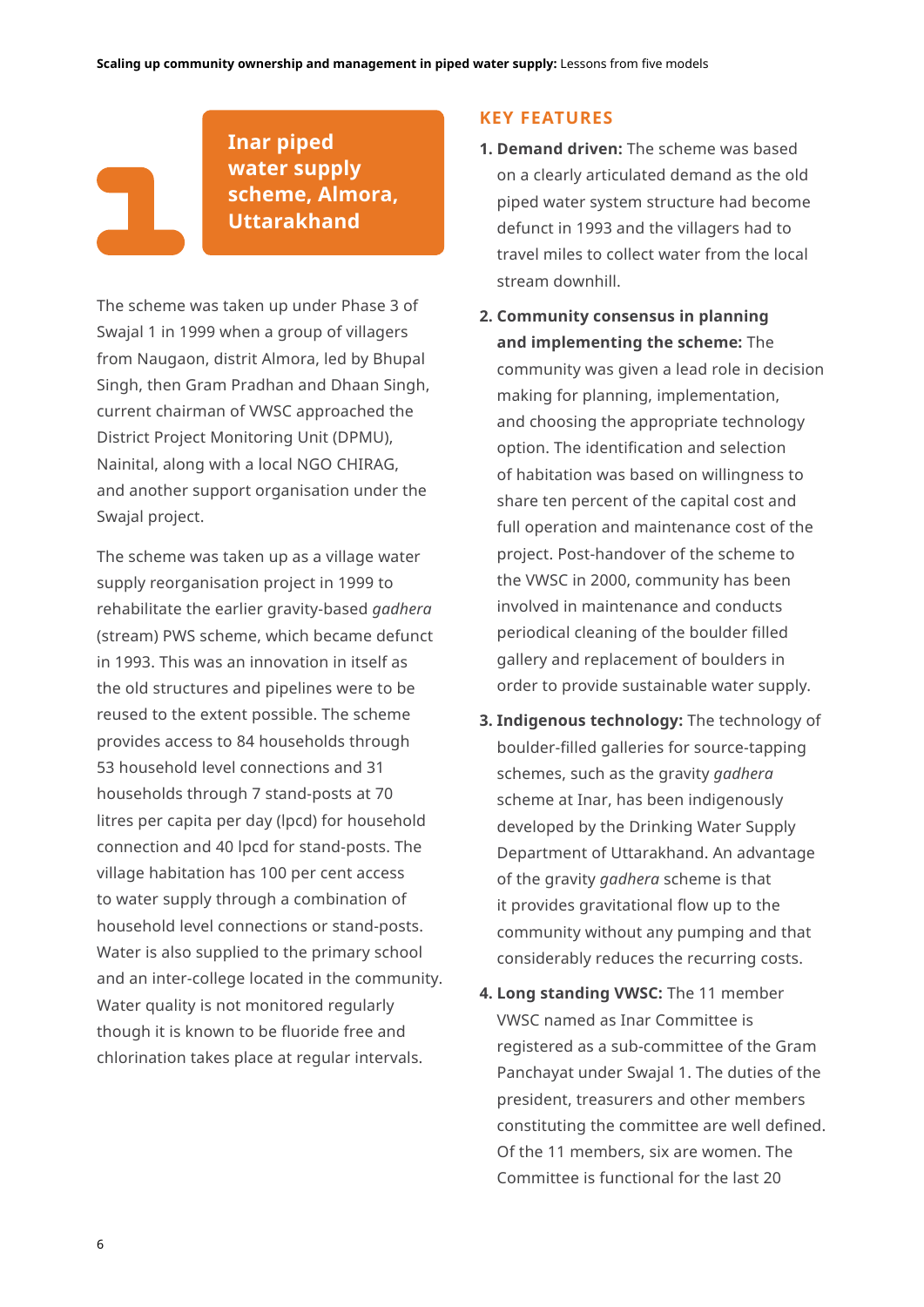years with the same members barring two instances where members who died were replaced by new ones. The management role rests with the VWSC members until their demise or on becoming incapacitated, the idea being that those who were involved with the scheme since inception understand its technology, management and financial aspects quite well.

- **5. Trained members for O&M:** As per the DPMU, Swajal 1 projects were sustainable as sufficient awareness and capacity building of the PRIs and VWSCs was undertaken to take over the responsibilities of water supply service delivery. The members of the VWSC were trained in operation and maintenance of the system and overall management of the scheme. They are well equipped with necessary tools and spare parts for repairs especially during monsoon.
- **6. Duties defined for O&M:** While the VWSC manages the water supply scheme, the day to day upkeep and maintenance of the system is looked after by Village Maintenance Worker (VMW), who is also the pump operator, whose duty comprises of distribution of supply, monthly tariff collection, monitoring leakage in the distribution line, and conducting minor repairs for a monthly fee of INR 500. A local mechanic known as 'fitter' or plumber looks into the major repairs.
- **7. Cost sharing model:** The total cost of the piped water supply project was INR 18.25 lakhs of which the community contributed 10 per cent partly by labour and partly by way of cash. For taking household level connection, the users paid a onetime connection charge of INR 1,000 as

contribution to VWSC's O&M account (gram kosh). The scheduled tribe and poor families who could not pay for the individual connection were provided stand post connection and some of them were able to shift to household piped water supply over time. Besides, the collection of a monthly tariff of INR 50 per household helps to meet the cost of minor repairs. Though the rules entail the disconnection of household water connection on non-payment of tariff, no such case has been reported so far and people eventually pay even if on a delayed basis. The Gram Panchayat funds major repairs and has even provided MGNREGA funds of the order of INR 1.5 lakhs for the system's repair.

## **OVERCOMING CHALLENGES**

Inar is remarkable, as it has been functioning satisfactorily for its design period of 20 years. Like every PWS scheme, it does face challenges, typically every monsoon when a part of the structure is washed away. The disruption lasts for one to six days depending upon the damage caused. However, the president and other office holders of the VWSC organise the community to contribute labour for system repair. Around 30-35 people from the village conduct repairs during breakdown. The monthly tariff collected as water user charge is used for material and cartage costs.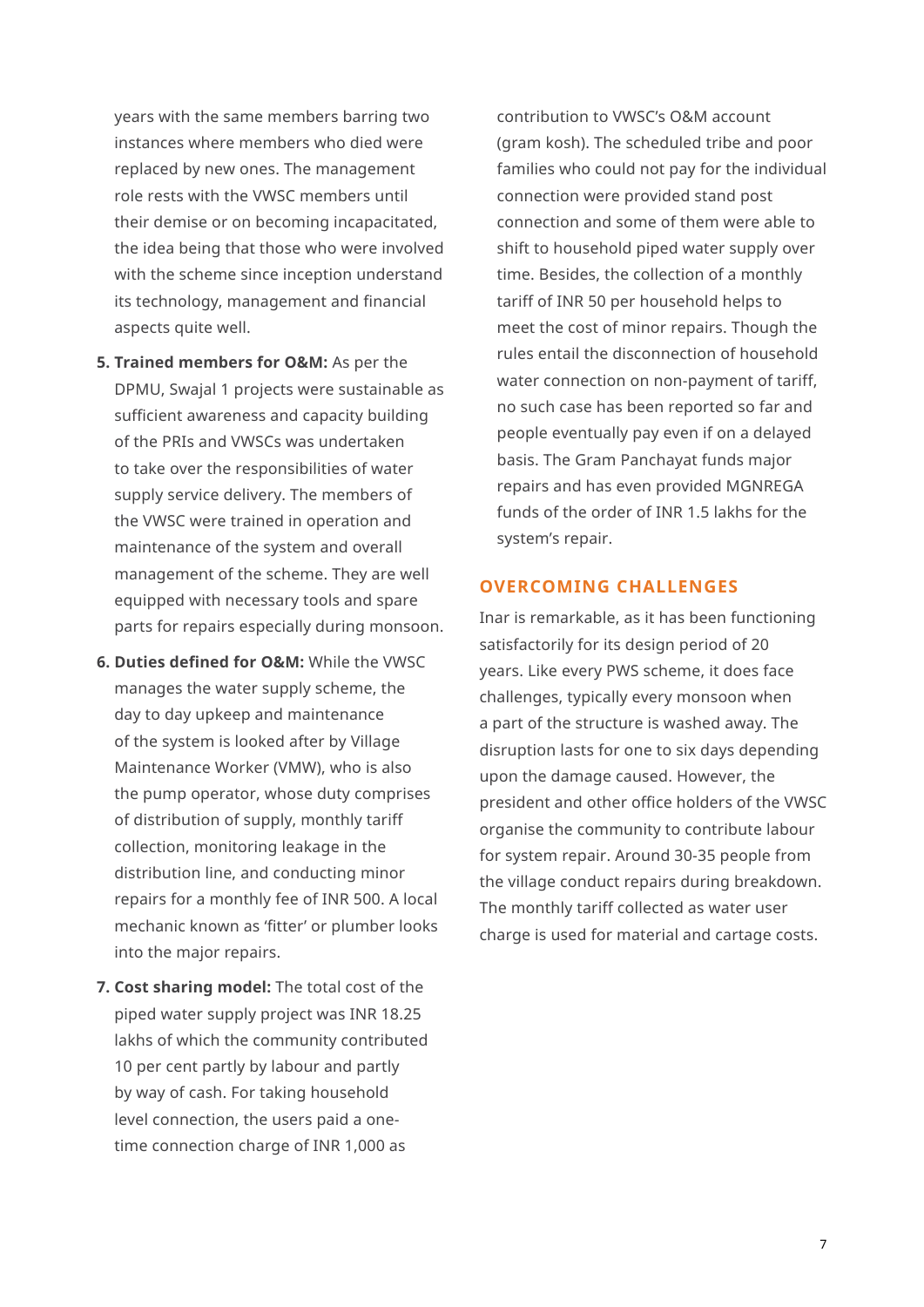

**Zindapur mini-piped water supply system, Gaya, Bihar**

Village Zindapur is largely inhabited by the *musahar* community comprising of 57 households. Until 2016, the village was largely dependent on two dug-wells, a handpump, and two shallow private hand-pumps that would go dry as the heat intensified in summers. In late 2016, WaterAid's partner organization, Pragati Gram Vikas Sansthan approached the community with the idea of a piped water supply scheme. It took a while for the community to understand the approach and accept it.

In March 2017, the village embraced a decentralized community managed piped water supply system which allows the households to have tap connections and enjoy water supply for two hours each in the morning and evening. It provides connection to all 57 households apart from providing water to the primary school.

#### **KEY FEATURES**

- **1. Need based scheme:** Village selection for the water supply scheme was based on the community's request as there were other water scarce villages too but the perceived need for safe drinking water was the strongest in village Zindapur. The existing water sources in the village (a dug well and a hand pump) would run dry every summer and a government water tanker became the primary source of water. However, the tanker supply could not meet the demand during the lean period.
- **2. Community as the key decision maker in planning the scheme:** In the planning phase, households came together to identify the site for mini piped water supply scheme with the help of the support organisation. Local labour was involved in civil works and to lay the pipes. The community mutually decided the water user charges of INR 30 per month per household.

#### **3. Simple and cost effective technology:**

The technology for operating the system is simple and comprises of an electric powered pump (2 horse-power) fitted into the bore-well. The bore well is 120 feet deep with casing for first 70 feet. The discharge of the pump is 80 litres per minute. There are two 5,000 litres water storage tanks. Each overhead tank is filled in about an hour and water is made available to the community members through household tap connections. Each household has two pipe connections - one in the toilet and one in the kitchen.

**4. Community led institution for overall management of the PWS scheme:** The responsibility for overall management of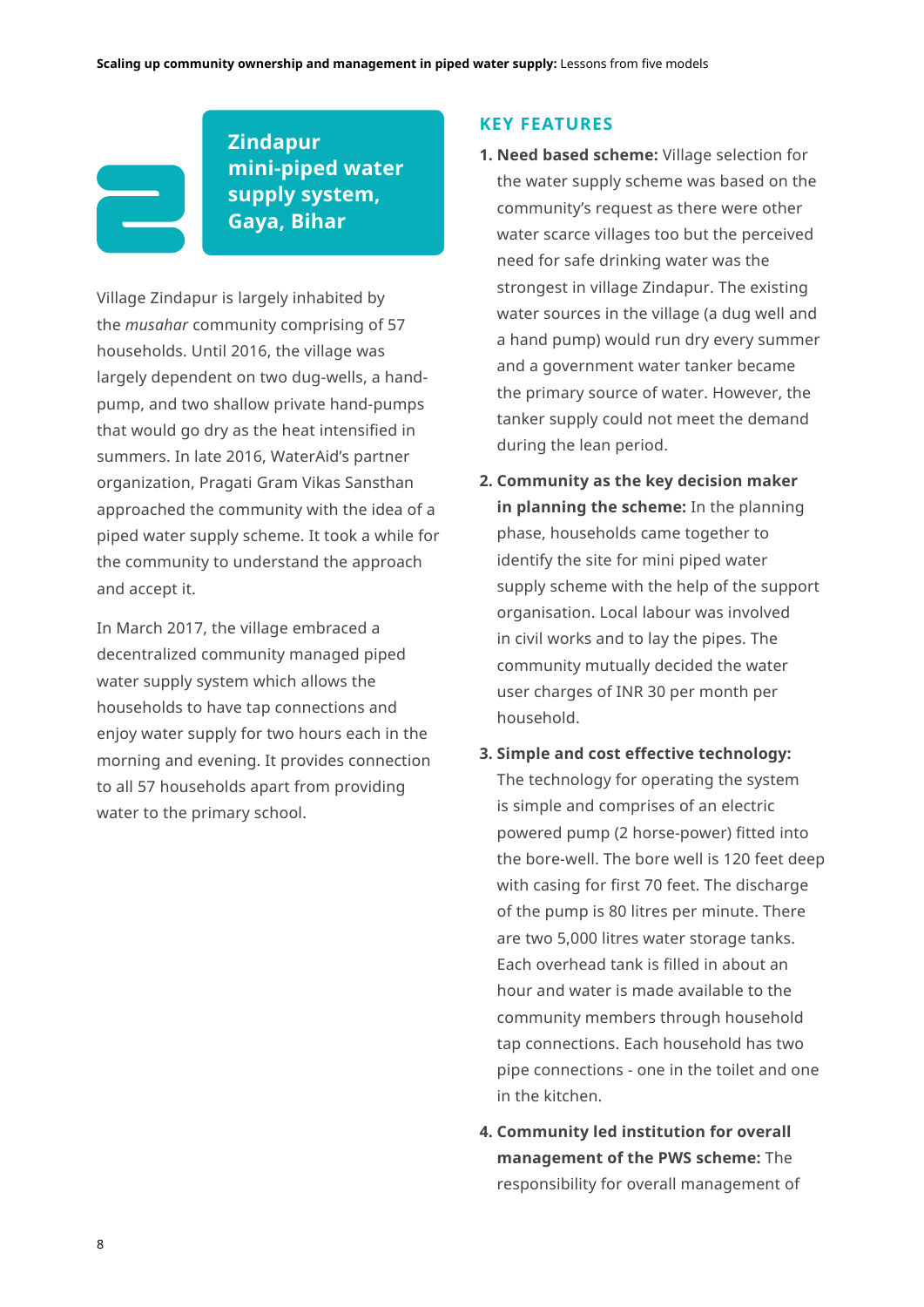water services rests with the *Grameen Peyjal Swachhata Samiti* (GPSS) at the village level. The committee comprises of 8 members out of which five are women. The committee is headed by the president and includes a secretary and a treasurer. The committee members, who are trained in using the fluoride testing kit, test groundwater quality twice a year (pre and post monsoon).

- **5. A stable water user committee:** The *Grameen Peyjal Swachhata Samiti* (GPSS) comprises of the same members since inception of the scheme, performing defined roles and responsibilities. The community has painted GPSS guidelines on the wall of the mini piped water supply system, which clearly demarcates roles, and responsibilities of each member for reference by the community.
- **6. Role of the pump operator in O&M:**  While the GPSS overall manages the water supply scheme, the day to day upkeep and maintenance of the system lies with the pump operator who was initially unpaid but is now being paid INR 500 per month for his services. The person, along with other community members, has been trained in operation and maintenance of the system and attends to minor repairs like pipe bursts. He operates the pump for lifting water and its subsequent distribution. cleans the tank once in four months and applies bleaching powder post cleaning. The operator also collects user charges from households, which is used to meet common repair and renovation.
- **7. Transparency in functioning:** The operator maintains a log book for water supply timings and regulates the water supply based on the decisions made by the Committee.
- **8. Community sharing the capital and O&M cost:** The scheme cost was INR 6.31 lakhs and the villagers contributed about 10 percent of the cost in terms of labour and cash (INR 53,000), while WaterAid India and its partner NGO, Pragati *Grameen Vikas Samiti* (PGVS) provided the rest. The gram panchayat donated 20 feet X 20 feet land for construction of the system while the community contributed 12 days labour per household and INR 1,000 per household as connection charge. Water user charges at INR 30 per month per household contributes to the O&M pool. However, this amount has been waived off for two women headed households.

## **OVERCOMING CHALLENGES**

The major challenge in Zindapur piped water supply scheme has been to keep the community motivated towards paying the monthly user charges to maintain greater sustainability of supply and efficiency of service delivery.

However, it is important to note that formal procedural measures such as imposition of user charges, forming Village Water Committees and handing over responsibility to communities need to be complimented with measures like community mobilisation, participation (especially by women) and capacity building, in order to build community ownership and responsibility for water service delivery.3

<sup>3</sup> https://www.un.org/esa/ffd/wp-content/uploads/2007/12/20071217\_vibhu\_nayar\_paper.pdf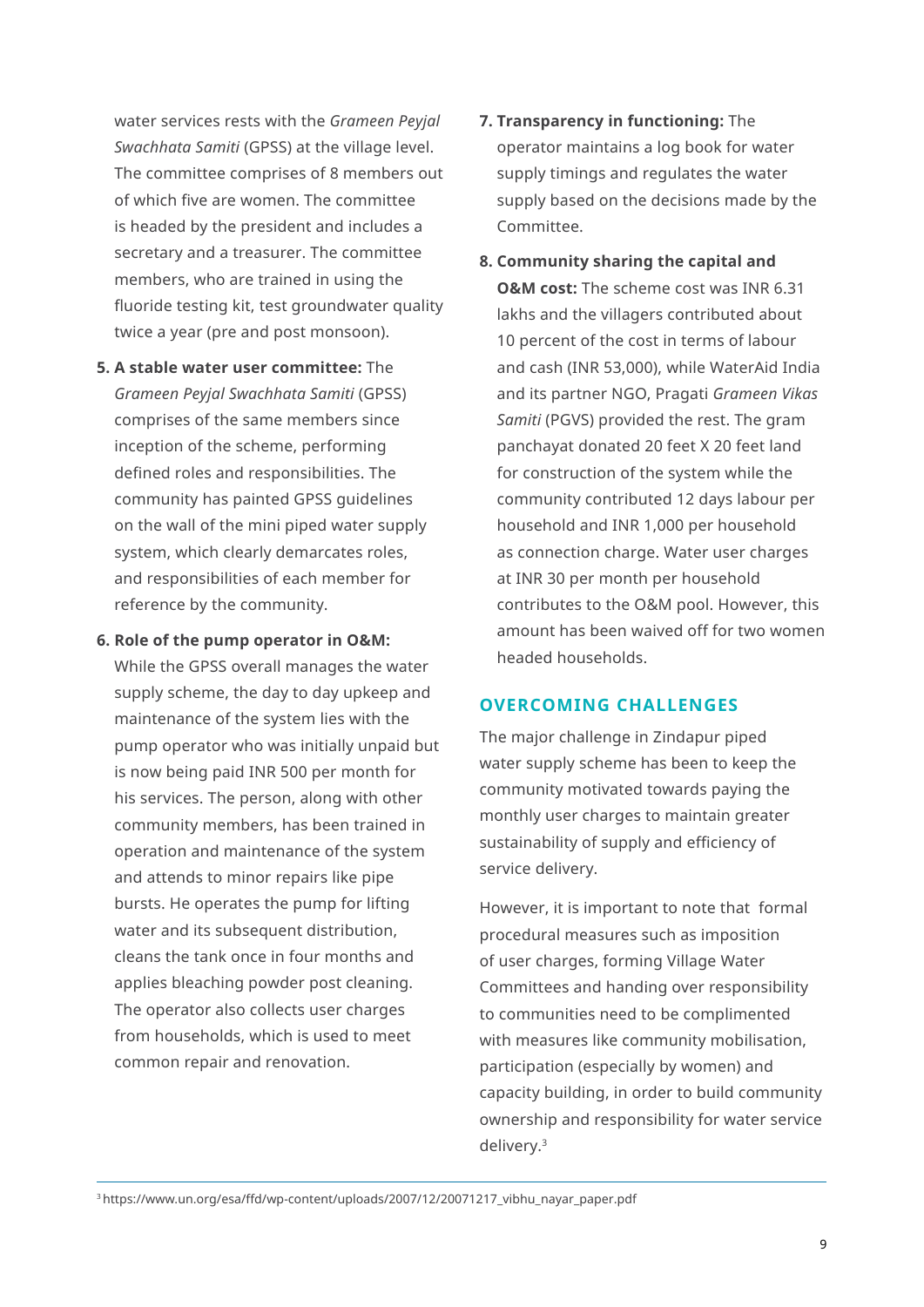## **Jolahkarma piped water supply, Koderma, Jharkhand**

Jolahkarma, a small village located in Koderma district of Jharkhand with around 52 households is a fine example of a piped water supply system managed and operated by women led self-help group (SHG).

The community driven approach in water and sanitation services was piloted in Jolahkarma by PRADAN in 2012, when it supported the setting up of the VWSC as per the mandate of the gram panchayats. A resolution was passed in a meeting presided over by the Mukhiya to set up a piped water supply system. On receiving technical and administrative approval on the detailed project report (DPR) from the concerned departments, the VWSC implemented the scheme with the involvement of the community and technical support and supervision from UNICEF and PRADAN. The monitoring of the implementation was done by four SHGs in the village. Water supply is provided from a 25 feet deep low lying sanitary well. With 62 individual household connections and 3 institutions (panchayat building, anganwadi centre and government primary school), the coverage of households under the piped water supply scheme is 100 percent.

### **KEY FEATURES**

- **1. Demand based scheme:** The demand for the scheme came from the local women's self help group who had to bear the brunt of quantity and quality impacted water they collected from the lone hand pump in the village and occasionally from the small *chuas* (sand pits) on the stream bed. The contaminated drinking water made everyone suffer from various water borne diseases and led to a huge medical expense.
- **2. Community involvement right from the start:** The community was involved right from inception in planning, detailed project report preparation, execution and in the post-implementation phase. It assessed the overall water requirement of the village by various sectors such as drinking, domestic etc., keeping in mind the current and projected population.
- **3. Managing of PWS scheme by two institutions:** The various components of the pipe water supply scheme are together looked after by the Village Water and Sanitation Committee (comprising of 12 members, seven of which are women) and *Gram Swachhta Samiti* (membership from each household). During the implementation phase, the VWSC managed fund flow from drinking water and sanitation department (DWSD). Post the implementation, the scheme has been handed over to the Gram Swachhta Samiti, which is now responsible for the system's O&M and scheme related accounts, book keeping and financial audit.
- **4. Role of the pump operator in O&M:** The pump operator is responsible for opening the valves twice a day to distribute water from the overhead tank. The operator also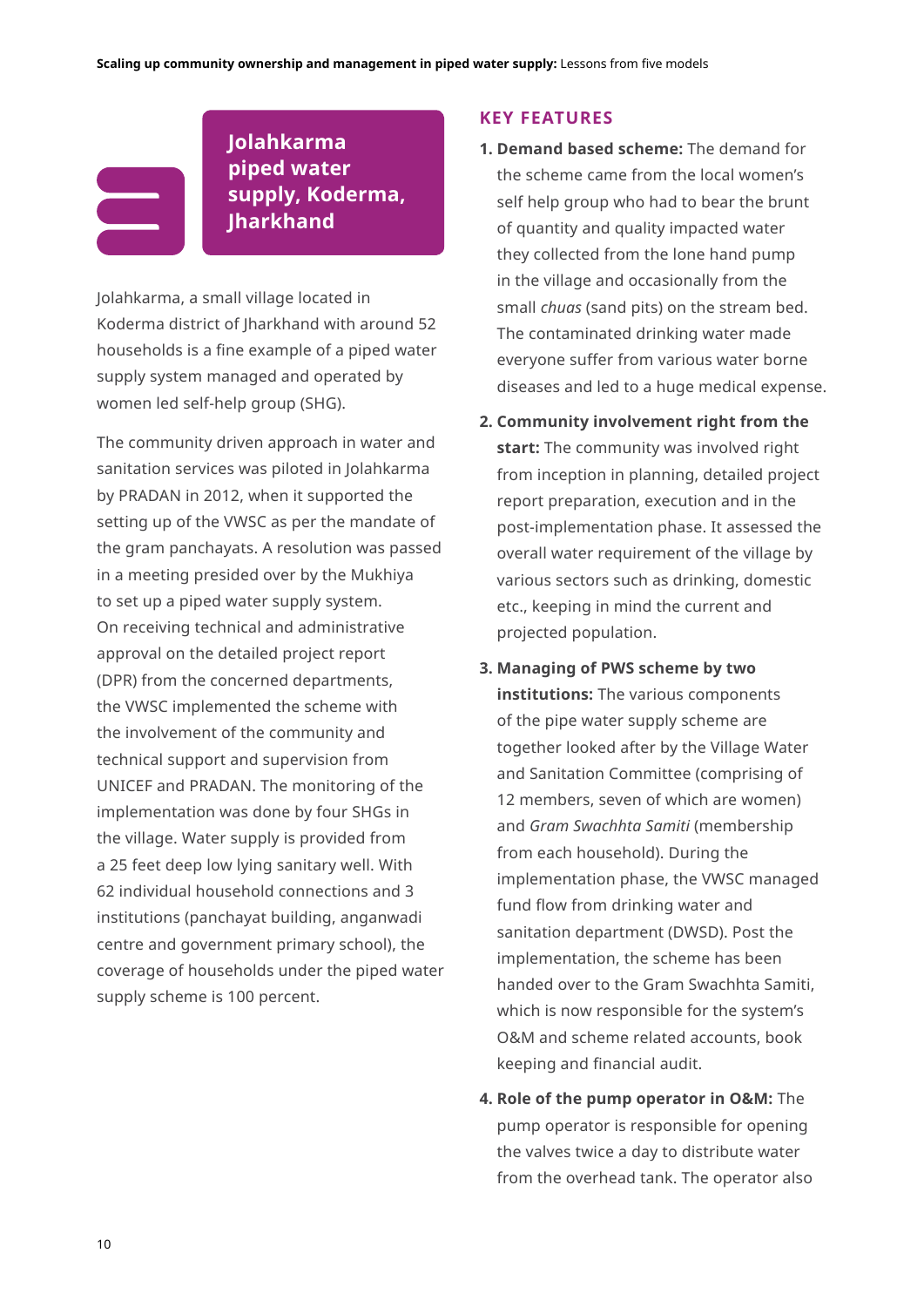oversees the day-to-day functioning of the system, especially water wastage apart from cleaning the tank regularly. Water quality is tested monthly during monsoons and once in two months during rest of the year. The operator is paid INR 1,000 per month for the services.

- **5. Cost sharing towards capital and O&M cost:** The community contributed three kinds of costs - capital cost, O&M corpus and monthly tariff. The community contribution towards the capital cost was kept at 10 per cent, household contribution towards building a corpus for O&M was INR 1,000, and the monthly tariff for O&M is currently INR 60 per household. The community had made a provision for waiver of the fee towards the O&M corpus for the absolute poorest (women headed and elderly households).
- **6. Technical capacity building:** The technical capacities of staff at all levels and the committee were enhanced so that the fixing of minor repairs could be easily done at the local level. The project had an elaborate capacity building plan which comprised of concept seeding of the project among the villagers, exposure of VWSC and SHG members to successful piped water supply schemes, orientation of VWSC around DPR, transect walk of the village for planning of water distribution system and subsequent mapping of the system. This also included training of VWSC members around membership, role and responsibilities, technical know how, training of *Jal Sahiya*  around accounts, book keeping and audit. Along with training of *Jal Sahiya* and other VWSC members around water testing and water quality.
- **7. Two tap connection:** Each household has been provided two connections – in the kitchen and bathroom as per the DWSD guidelines.
- **8. Transparency and monitoring:** Payment log books and user receipts are provided to all households. There is transparency around the collection and disbursement of user fees. The VWSC also keeps oversight on overall management of the system, optimum water use including checking wastage and monitoring water quality. Key components of the system being monitored include water level in the sanitary well, water quality, and accessibility to water services by all households.
- **9. Innovation:** The system is innovative as it taps sub-surface water flow and uses a solar powered pumping device for lifting water. A two horse power submersible pump set, which offers an off-grid water pumping system and has a low operating cost was chosen for the system.

## **OVERCOMING CHALLENGES**

Protecting the solar panel from theft has emerged as a key challenge in the smooth functioning of the PWS scheme. Being located in an isolated area away from the main habitation, four out of six panels have been stolen and the system now runs on grid-based electricity. Subsequently, the Committee is seeking resources from Member of Legislative Assembly Local Area Development Scheme (MLALAD) and panchayats for the purchase of new panels.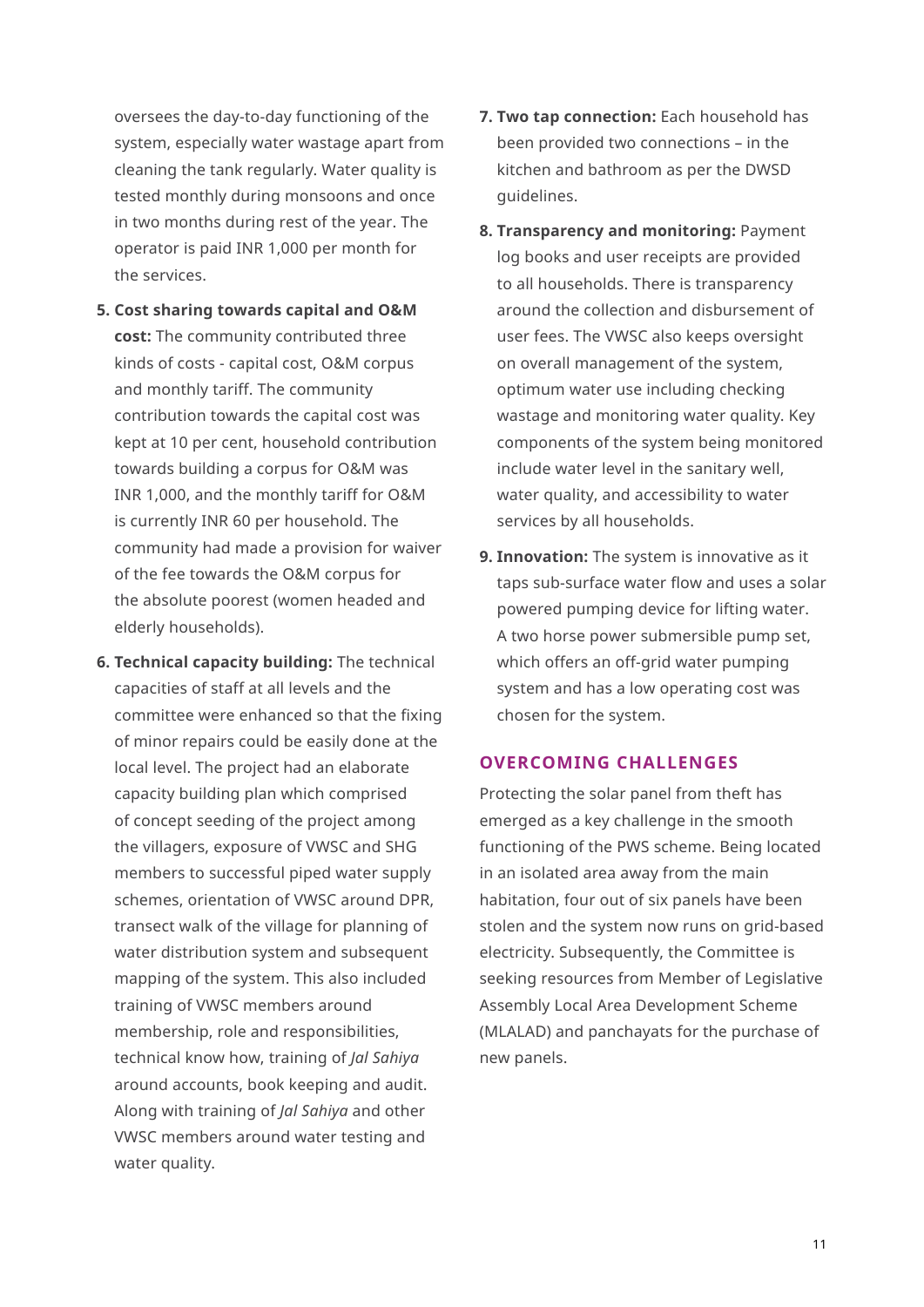## **Piped water supply at Sivani, Kanker, Chhattisgarh**

Till 2015, the water supply schemes in the Sivani gram panchayat were based on groundwater sources such as hand-pumps and open wells. At Sivani, the gram panchayat decided that the dispersed settlement pattern was a challenge for piped water supply coverage and the only option for PWS was of motorised pumps linked to an over-head tank with connections to households.

Considering this, it was decided to implement habitation level piped water supply schemes with support from WaterAid India and its local partner Samarthan. Currently, there are five PWS schemes operational in Sivani Gram Panchayat - two schemes in village Sivani started in 2017 and 2018, cover 48 households; and three schemes in village Goyenda, of which two started in 2017 and one in 2018, cover 37 households.

## **KEY FEATURES**

- **1. Involving community representatives in the planning phase:** The *Peyjal Prabandhan Samiti* was involved in selecting the borewell and its digging, selection of the location of the overhead storage tank and ensuring its proper construction, and supervising the laying of pipeline from overhead storage tank to the households.
- **2. Creating informal village level water management committee:** In Sivani gram panchayat, the VWSC looks into sanitation more than water supply and

hence scheme level *Peyjal Prabandhan Samitis* were constituted at the habitation level. The *Samitis* are an all-women group comprising of 8-10 members mainly drawn from SHGs. The *Samitis* were provided with continuous support in terms of creating awareness, training and handholding on various aspects of drinking water supply and sanitation such as planning, implementation, operation, maintenance and management. The *Samitis* have been trained in post construction support involving water quality testing, assessing functionality and technical support.

- **3. Cost sharing towards O&M:** Funds to the tune of INR 8.31 lakhs were leveraged from the Sivani gram panchayat for full financing of the capital costs of the piped water supply systems. All households in the village being Below Poverty Line (BPL) did not contribute to the capital cost at all. While minor repairs are undertaken by the committee from the monthly user charges, the major costs of repairs are borne by the gram panchayat.
- **4. Transparency in maintaining accounts:**  An accounts book is maintained by the *Samiti* and the income and expenditure for water supply is systematically tracked.
- **5. Voluntary operator:** The scheme does not hire an operator and this entails less cost. The woman of the household who resides next to the system takes the responsibility of its operation. In her absence, the responsibility is passed on to others.
- **6. Monitoring water quality and quantity:**  The *Peyjal Prabandhan Samiti* does regular monitoring and assessment of scheme functioning. Water quality is monitored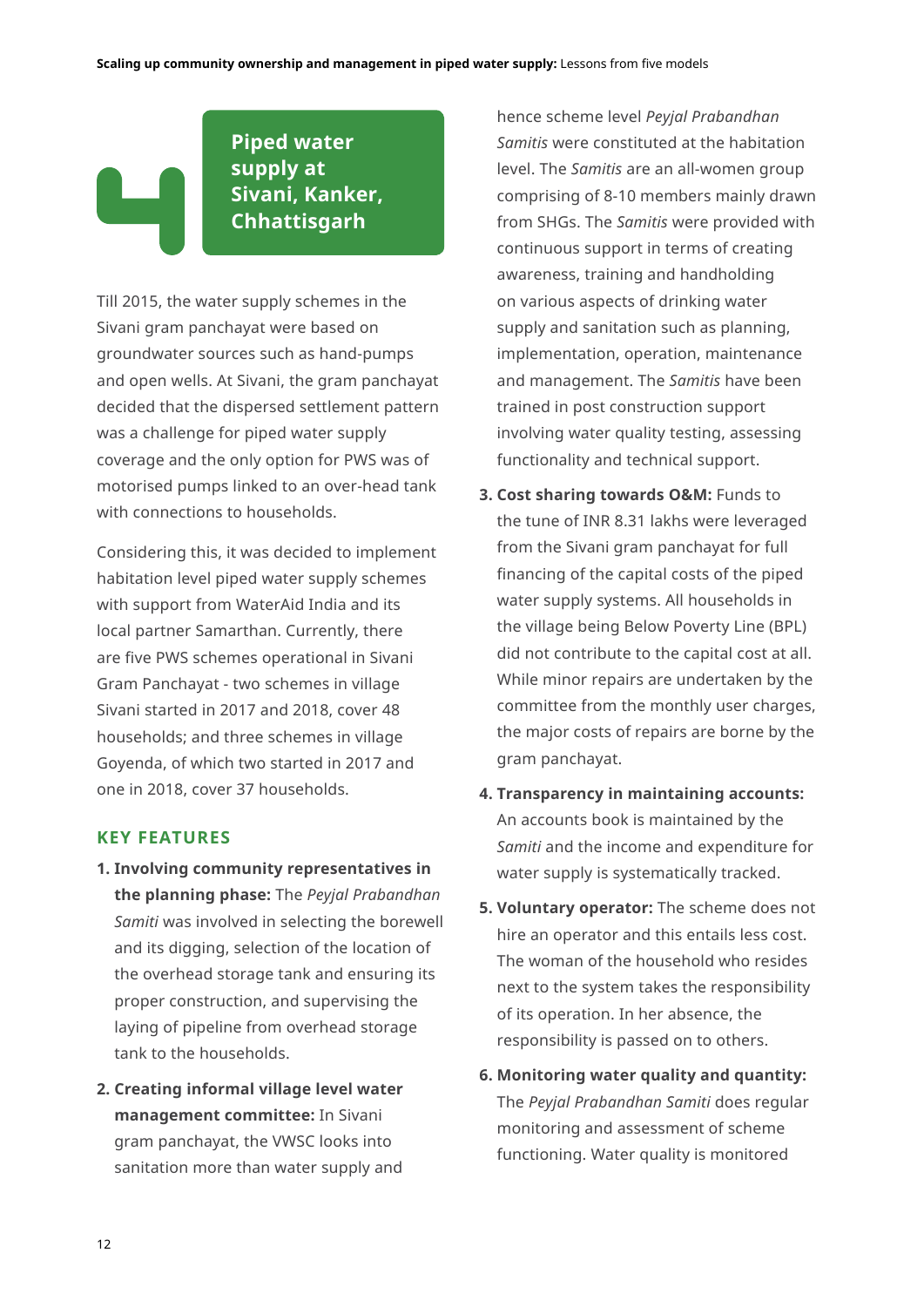

NaterAid/ Amita Bhaduri WaterAid/ Amita Bhaduri

twice a year by the *Samiti*. Water table and yield are not monitored as of now. *Samiti* monitors leakage and wastages in water use and the user is advised to amend ways; no system of fines has been instituted yet.

- **7. Two tap connection:** Each household has been provided with two tap connections – in the kitchen and toilet.
- **8. Innovation towards reliable water services:** An innovation in the system particular to village Goyenda is that all the three schemes in the village have been interconnected with each other through valves and should any of them fail, the other two in the village are used for providing water to the households. If the solar pump does not function due to cloudy weather, electricity is used and vice-versa.

#### **OVERCOMING CHALLENGES**

There is a need to formalise financial arrangements preferably by opening a bank account. Further, a corpus created by onetime contributions will help support repairs that may be required in the future. The piped water supply running through engagement of SHG women seems encouraging but more work needs to be done on institutional aspects like opening of bank accounts and encouraging people to create corpus through one-time payment for major repairs that might happen in the near future.

**Overhead water storage tank in Sivani Panchayat, Kanker, Chhattisgarh**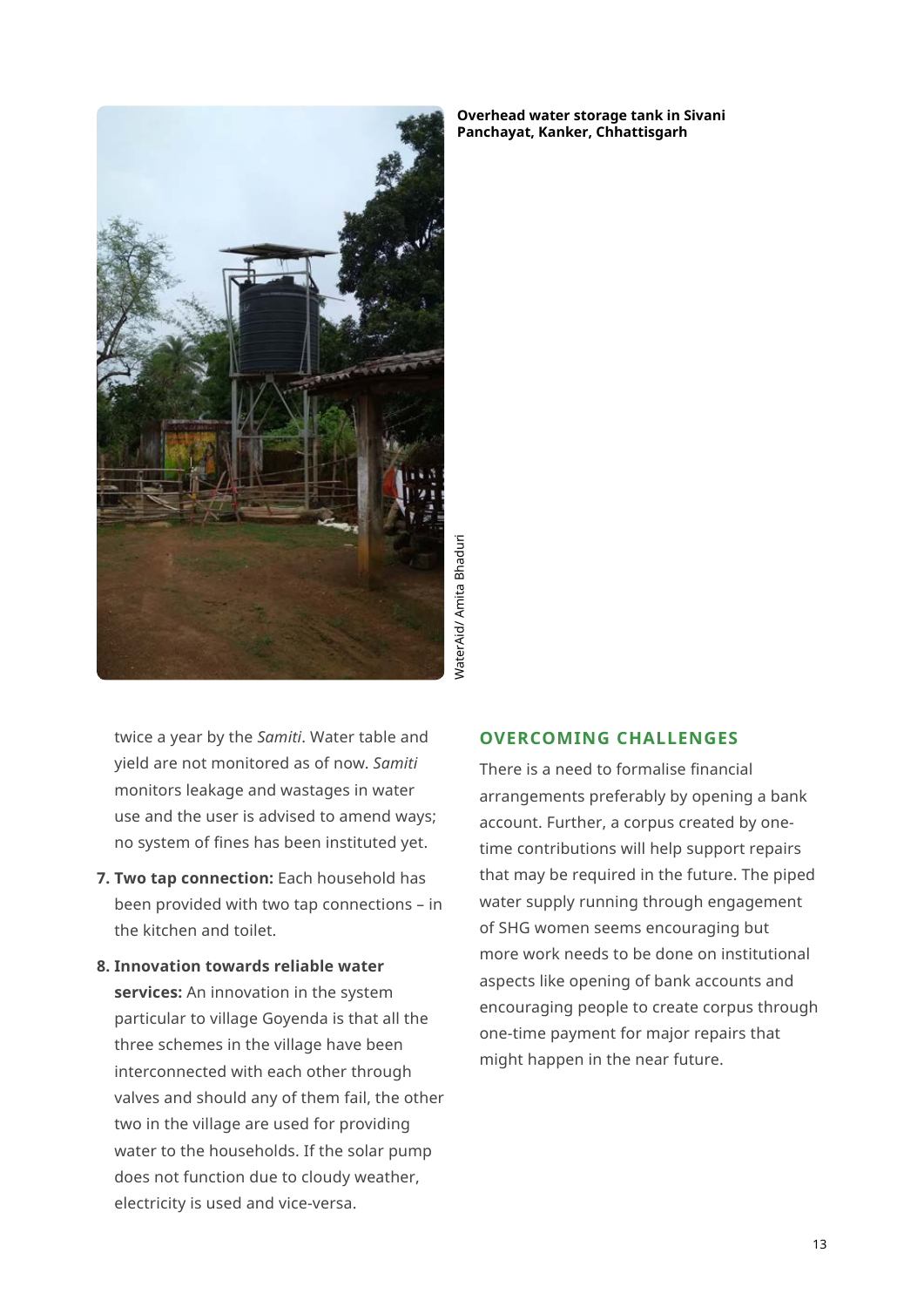

## **Mini piped water supply at village Samiapalli, Ganjam, Odisha**

Samiapalli is a village comprising 76 households in district Ganjam, Odisha. 95 per cent of the population belongs to the scheduled castes. Gram Vikas first initiated sanitation infrastructure and supply of piped drinking water to all households under the Rural Health and Environment Programme (RHEP) in 1992. This programme became the entry point of collaboration between the community and the support organisation. Water supply connection along with sanitation and bathroom facilities has helped women have more spare time for spending in productive income generation activities. The village now has an extended PWS coverage starting from 66 in 1992 to a total of 92 households in 2019. Around 10 households did not join the programme citing financial constraints and unwillingness to shift to the new habitation where the remaining 66 households were located.

## **KEY FEATURES**

**1. Demand based scheme:** The water supply system in the village was completely inadequate with falling groundwater tables, bacteriologically contaminated groundwater, defunct hand pump and frequent power outages. In 1992, the community approached Gram Vikas when they came across a newspaper advertisement regarding the initiation of a pilot project on Rural Health and Environment Programme (RHEP).

- **2. Strong water management committee:** A village organisation was set up and registered as a society named as *Byaghradevi Gram Unnayan Samiti* (BGUS). The eleven member executive committee of BGUS comprises of three women. The expertise developed by the committee in managing the piped water supply system gained the trust of the gram panchayat and the committee was later recognised as the VWSC as mandated under the Panchayati Raj Act. The society has bye-laws and runs as per those.
- **3. Role of the committee and community in O&M:** A clear-cut system for operation and maintenance has been put in place. The committee oversees the collection and use of funds, monitoring the construction and maintenance of the piped water supply system and sanitation structure. Besides the committee, the community has also been trained on maintenance and management of the piped water supply system, accounting, and hygiene and therefore takes full responsibility for the management, operation and maintenance of water supply and sanitation systems in the village. A trained operator looks after plumbing, electricity, and pump maintenance. He is paid a monthly remuneration of INR 2,300.
- **4. Allied activities for income generation by the panchayat:** The community was encouraged to develop the commons and undertake community income generation activities such as social forestry, cashew plantation and pisciculture. Through the comanagement of commons, the community is able to put in at least 25% of the income from this into the village fund, which is used to meet the O&M costs of the water supply.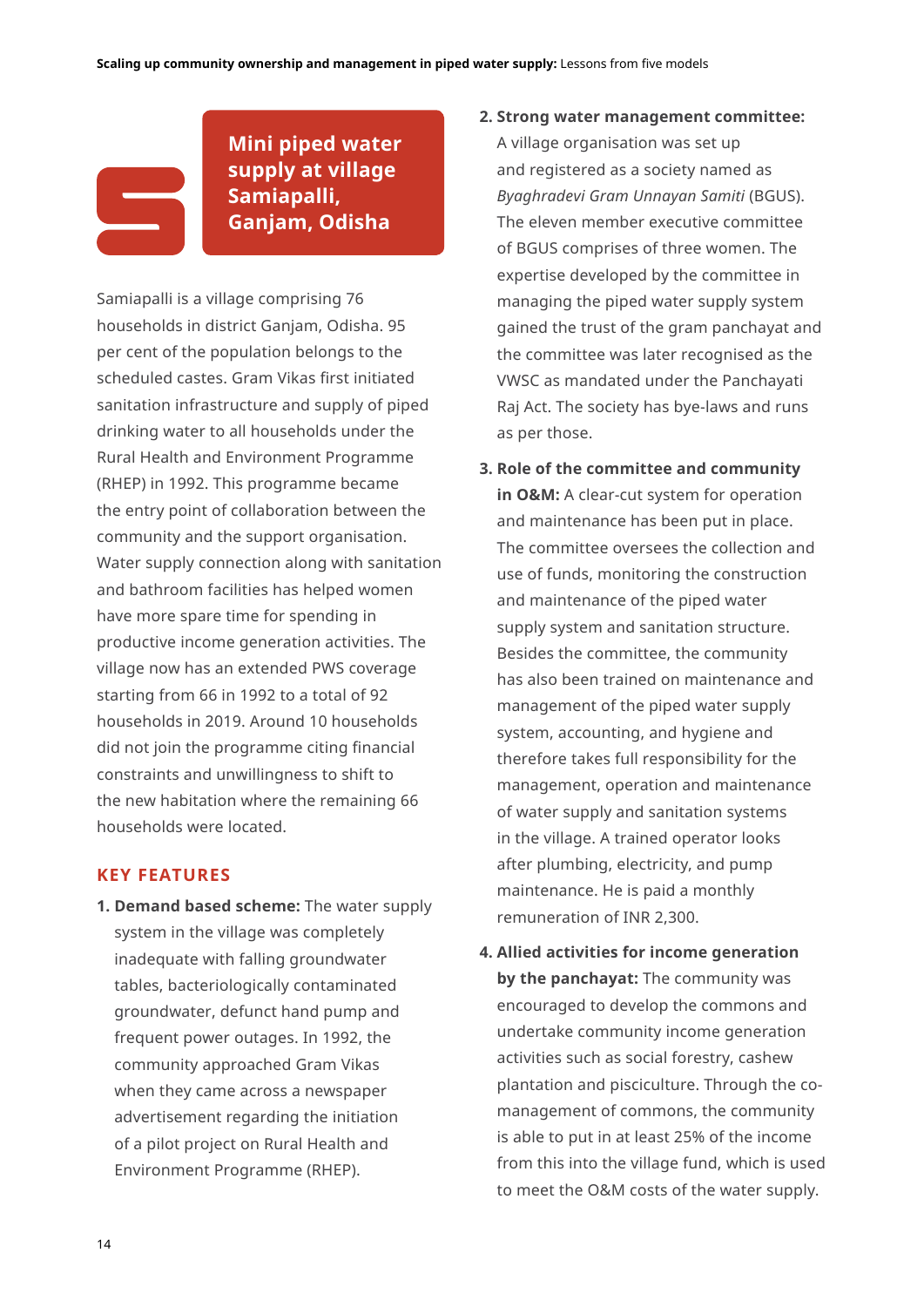

**Panchayat building in Samiapalli Village, Ganjam, Odisha**

- **5. Three tap connection:** In the 1990s, every household in the village constructed a toilet and bathroom for itself, with 24-hour piped water supply a day. Households are provided with three taps, one each in the bathroom, toilet and kitchen.
- **6. Water Quality monitoring:** The water quality is being monitored from 2019 onwards to check for bacteriological contamination (e-coli), turbidity and nitrates etc. Currently, the capacity of the community is being built to develop a protocol for quarterly water quality monitoring.

## **7. Cost sharing and financial sustainability:** The community shared 20 per cent of the

capital cost by contributing labour and construction material while 80 per cent was contributed by Gram Vikas. Moreover, a corpus fund has been created in each village with a contribution of INR 1,000 from all households. The corpus has been placed in a fixed deposit and the interest earned on it is used for extension of facilities to new families. The monthly O&M charges at INR 30 per household are used for O&M purposes strictly.

## **8. Longer planning and implementation**

**phase:** At the onset of the programme, all executive committee members go through leadership development programme, gender sensitisation, health training, training in dealing with PRI, running meetings, managing construction and record keeping (accounts) training. A typical project lasts between three to five years, after which Gram Vikas hands over the full responsibility of the management, operation and maintenance of the system to the PRI.

## **OVERCOMING CHALLENGES**

A major challenge faced in Samiapalli was building capacities of the under-represented, excluded sections of the village community. Not just that, it also took time to demand accountability from committee members and reduce the control of traditional leaders who continue to influence decision-making. Loosening of traditional patriarchal attitudes has taken place in the village but there is still a long way to go.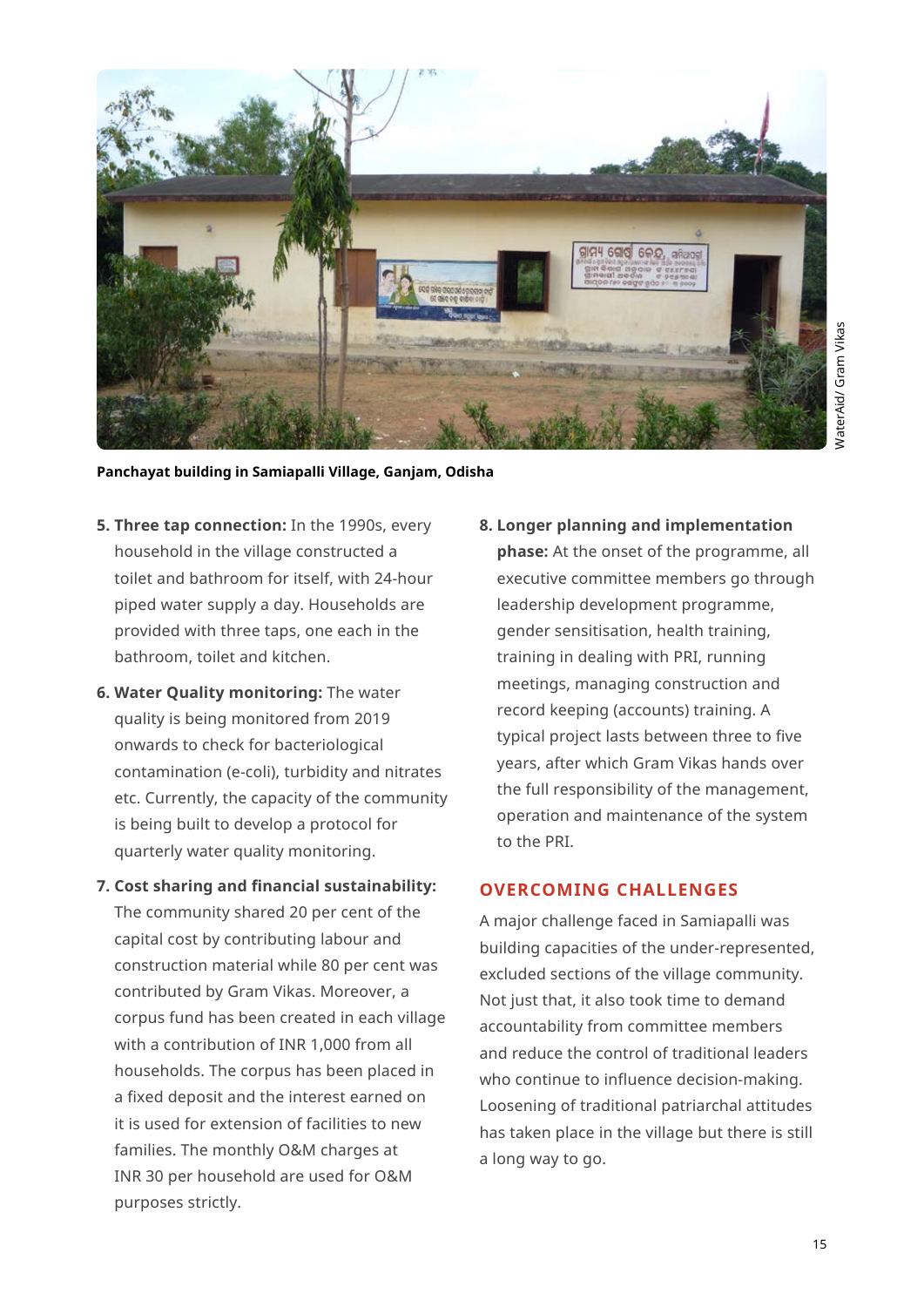# **Key learnings for Jal Jeevan Mission**

Some of the important learnings that have emerged from the study and are essential for access to safe, sustainable, and reliable drinking water services from community managed piped water supply are as follows. These learnings also provide insights for informing the Jal Jeevan Mission on maximising community participation and building complete ownership by the community.

### **DEMAND GENERATION FOR THE SCHEME**

- 1. The demand for access to piped water supply schemes and a clear articulation came from the community in at least four cases documented while one was a need driven scheme. The reasons for demanding a PWS scheme in the village were various ranging from long walk to water source, dried up water structures and contaminated water sources, water for practicing safe sanitation. The community had put a request to the department or agency or NGO for support to improve its water supply (demand driven approach). Therefore, clearly articulated demand is necessary for subsequent community involvement.
- 2. Community participation was witnessed right from early stages of the scheme i.e from the pre-planning and planning phase wherein the community participated in decisions pertaining to site selection, technology, user fee, etc. rather than just giving their consensus to the detailed project report prepared by the water

supply department. Therefore, any scheme that requires operation and maintenance to be carried out by the community should also allow a key role in planning and implementation as well.

## **PLANNING AND DESIGNING THE SCHEME**

- 1. The planning and implementation phases were found to be –2 to 5 years in some of the oldest PWS scheme like Inar (CHIRAG supported) and Samiapalli (Gram Vikas led). This reflects that robust-planning and creating community involvement might be time-taking but it keeps the scheme functional for a longer time period. Therefore, significant amount of time needs to be invested in for planning, design, implementation and transfer. A minimum six months to a year's time is required for planning and design.
- 2. User friendly technology (convenient for the community to operate and maintain) were found to be more sustainable. Moreover, while planning the design of the PWS scheme, a formal agreement or a common consensus on technology selection was found to be reached between the community and the supporting department or NGO. Therefore, the choice of technology selection by community later simplifies operations and maintenance of the scheme.

#### **FINANCIAL MANAGEMENT FOR O&M**

1. Each of these schemes had a unique cost sharing arrangement wherein the community was encouraged to bear the partial capital cost of approximately 10 per cent by way of contributing labour, construction material, or even cash. When community contributes towards capital cost, it becomes the first step towards ownership of asset.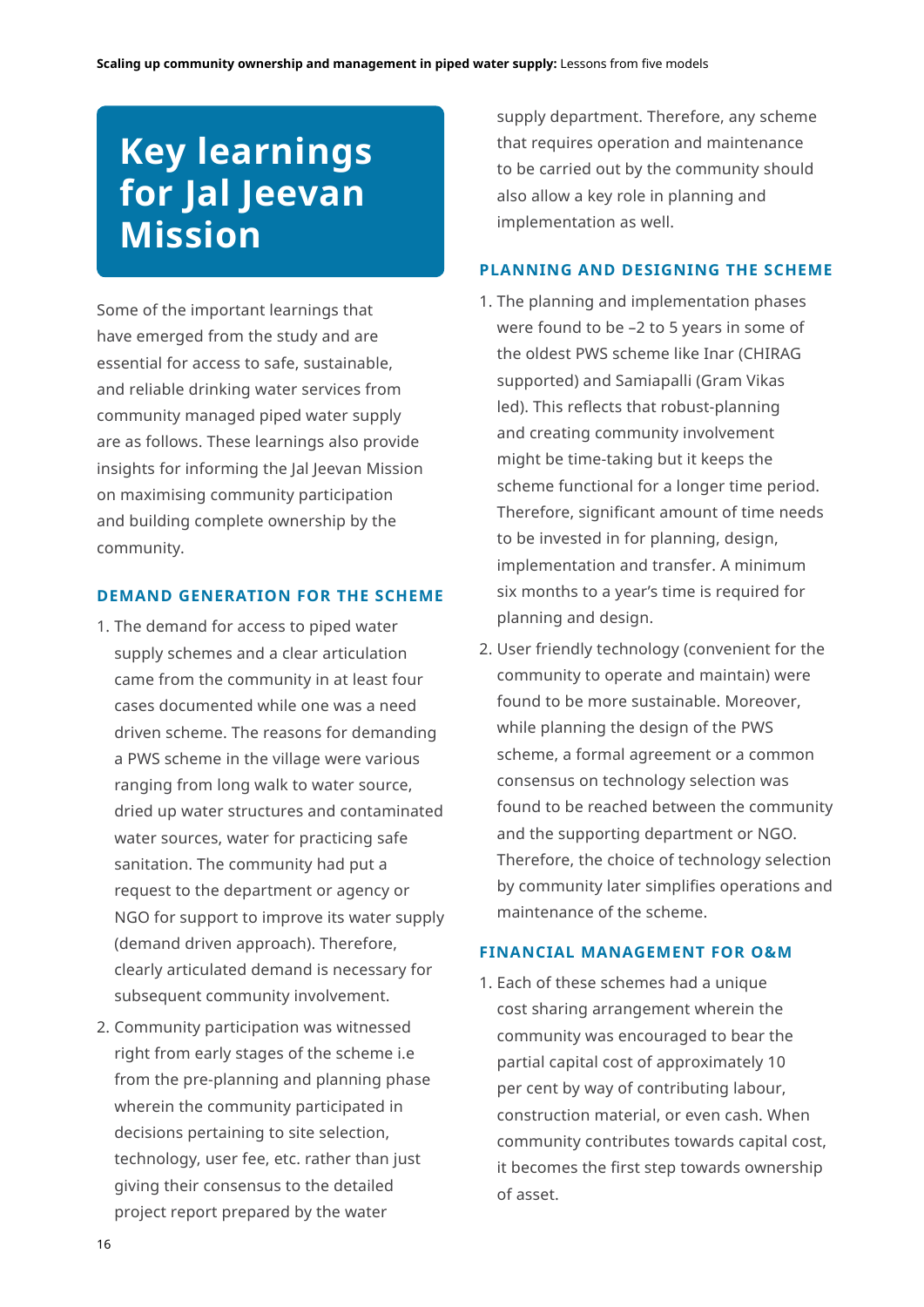- 2. In all instances, there was a monthly contribution for piped water connections at an average of INR 30 per household per month. Minimum amount was found to be INR 20 per month and maximum of INR 60 per month. Therefore, a monthly user fee that is mutually decided, helps to meet the recurring expenses towards operating the scheme.
- 3. A one-time contribution of INR 1,000 towards creating a corpus fund, which was later invested in the bank, was reported in at least four of the schemes. Contribution towards the corpus fund plays a key role to meet the cost of major repairs.
- 4. A system of punitive measures like penalties and monitory fines was also reported in some instances. Yet, flexibility existed in payment of O&M contributions – monthly, six-monthly, and acceptance of delayed payments. For instance, in village Naugaon, non-payment of tariff leads to disconnection of household water connection. However, no such case has been reported so far and people even pay on a delayed basis. Therefore, while the provision of fine ensures adherence to the processes, the committee should be rational in applying them based on what the situation demands.
- 5. Apart from being able to cover its operating costs with the current tariff structure, four of the models were able to generate net benefits too. A profit-generating model helps to meet the recurring cost and allows the services to be sustainable.

## **INSTITUTIONAL STRUCTURES FOR O&M**

1. Inclusive approach in terms of decisionmaking, planning and coverage was found across all models. Women and

representatives of various caste, tribal groups and religious minorities were included in user-committees, including management positions in proportion to their populations. An inclusive approach in representation in committees and decision making leads to a sense of ownership across caste and community and ensures equal access to project benefits.

- 2. The PWS scheme comprised of dedicated personnel, teams, and members of village level institutions who were trained in planning, designing, operating and maintaining the scheme. Significant investment in capacity building of village level institutions helps in planning and designing the schemes and of operators to maintain the systems.
- 3. Participation in O&M was of more than one actor or institution, who were involved in different ways in the operation, maintenance and management. While mandated institutions like the PRI or VWSC (Inar and Jolahkarma PWS scheme) played a key role in most cases, in others, community-led bodies like *Grameen Peyjal Swachhata Samiti* (GPSS), Gram Swachhta Samiti and Peyjal Prabandhan Samitis (Zindapur, Samiapalli and Sivani PWS scheme), took the lead in implementing the programme.
- 4. Importantly, the primary day-to-day responsibilities were clearly defined and these were basically the responsibility of the mandated bodies or non-formal institutions or the pump operator. Defining the duties and maintaining log book created transparencies in the system.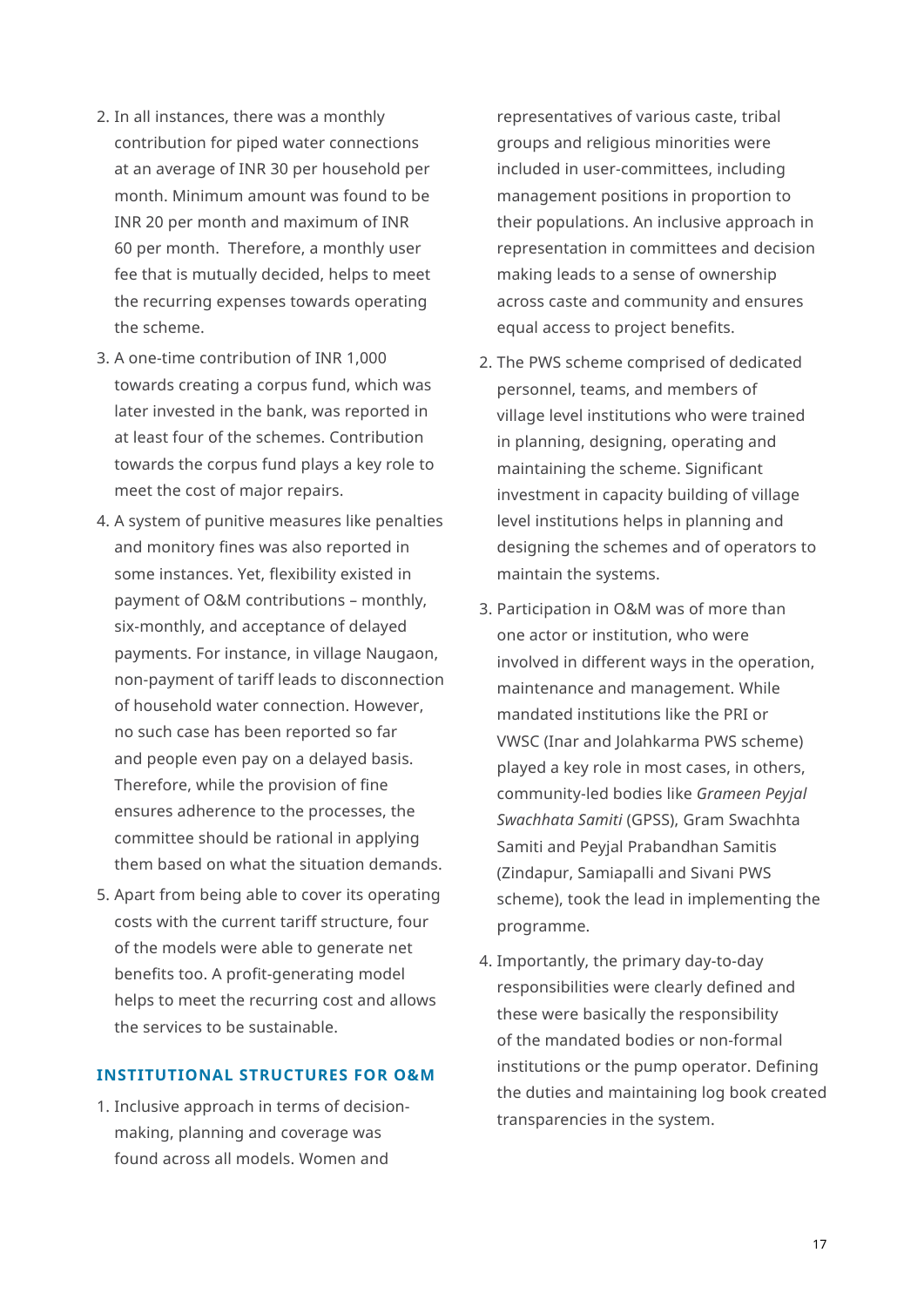

**A** *baiga* **woman collects water from a stand post at Kapoti Village, Dhindori, Madhya Pradesh**

## **TECHNICAL MANAGEMENT OF O&M**

- 1. In atleast 4 of the 5 models, drinking water quality was being monitored and the committee members or the pump operator was conducting occasional tests. Testing of water quality was primarily on bacteriological parameters to ensure access to safe drinking water and prevents users from going back to the unsafe water sources.
- 2. Water was being supplied twice or thrice a day. Two of the schemes (Inar and Samiapalli) even supplied 24x7. The committees had also laid down clear

strategy of regulating drinking water supply during lean summer months distinct from norms during other times of the year. Therefore, while no meters may be in place for regulating water, the supply regulation should be based on sustainability of the source and seasonality.

3. It was also observed that despite being piped water supply schemes, equal importance was given to sanitation during the community mobilisation phase. Therefore, most of these villages were either early open defecation free or had water and sanitation drives going simultaneously.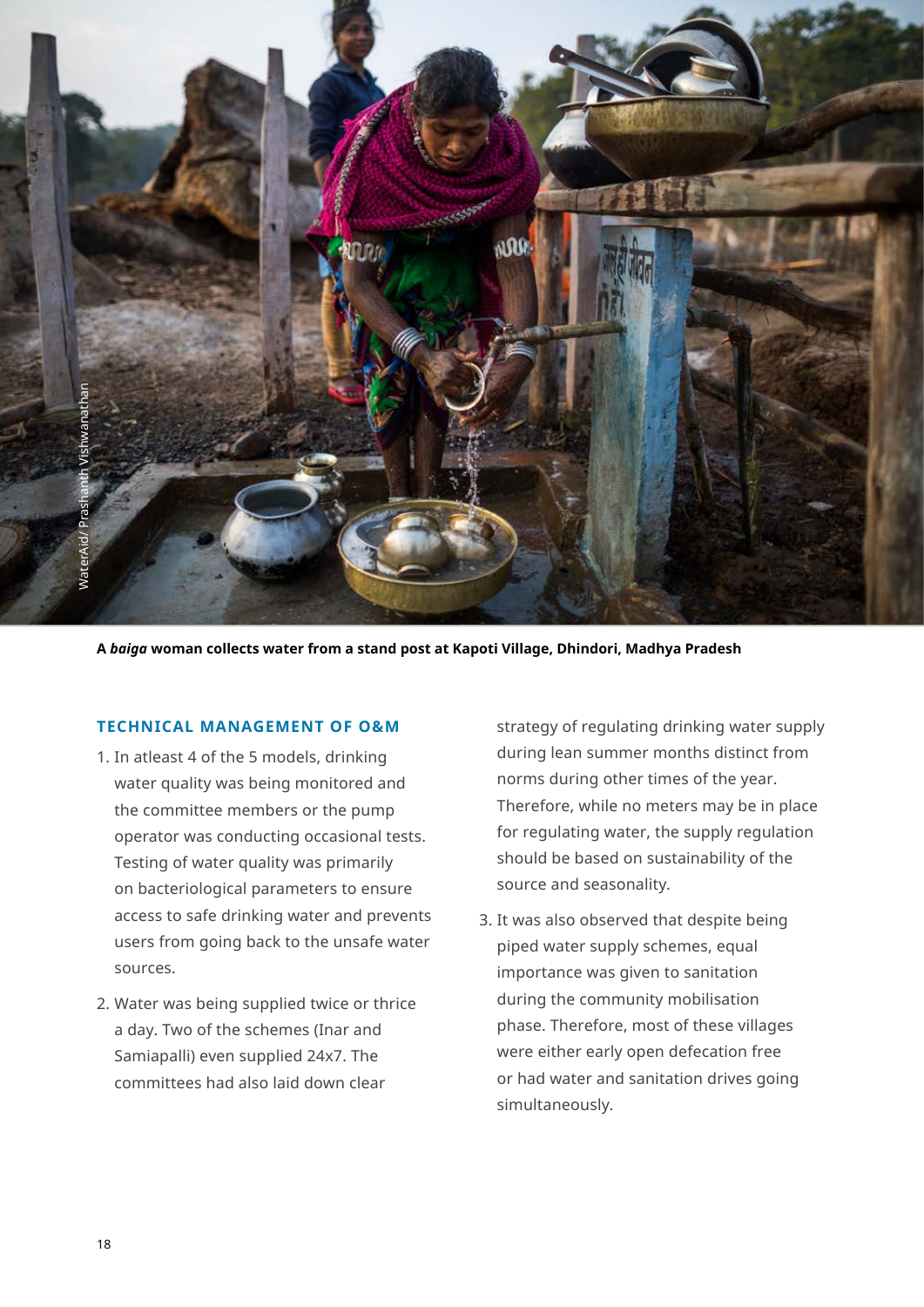## **Challenges to be addressed in the schemes**

- 1. The Village Water and Sanitation Committee – though a mandated standing committee of the Gram Panchayat- often does not exist in reality. It often needs to be created and their capacity invested in.
- 2. When decentralised schemes are functioning at a habitation level, a local water management committee often has to be created. There needs to be a mechanism for recognition of sub-committees of the GP and VWSC to manage decentralised water supply schemes. This formal recognition will ease opening and operation of bank accounts and can support receipt of funds from the GP.
- 3. Dependence on ground-water sources, in four of the five schemes, was found to be high. Source sustainability measures were also missing in majority of the schemes.
- 4. Meters were non-existent in all of the schemes. Water quality testing though being conducted was minimal and at best twice a year.
- 5. For schemes that are dependent on solar energy, having a dual source of power i.e. solar and electricity is a prudent strategy.
- 6. Capacity building and community mobilisation requires an external agency. In all of these instances, there has been a voluntary agency that has played this role. This in itself could inhibit scale.

## **Conclusion**

Water, sanitation and hygiene (WASH) programs too frequently fail to bring sustainable benefits to the people they seek to serve, with as much as 30-50% of WASH projects failing after two to five years.4

Lessons learned from the five schemes clearly reveal that for safe and reliable drinking water supply, it is imperative for the scheme to be planned, operated and maintained through local citizens and community groups by developing a well-functioning accountability mechanism that clarifies the responsibilities of actors while keeping the government as a 'facilitator, supporter, and co financer'. Additionally, areas like designing a cost-sharing model, which is inclusive of the community's ability to pay, formally institutionalising the non-formal village level institutions, and ensuring source sustainability also needs to be looked into. Lastly, the scheme should not merely be about construction and contracts but develop responsible and responsive relationship of the community with water.

<sup>4</sup> https://www.unicef.org/wash/files/Accountability\_in\_WASH\_Explaining\_the\_Concept.pdf